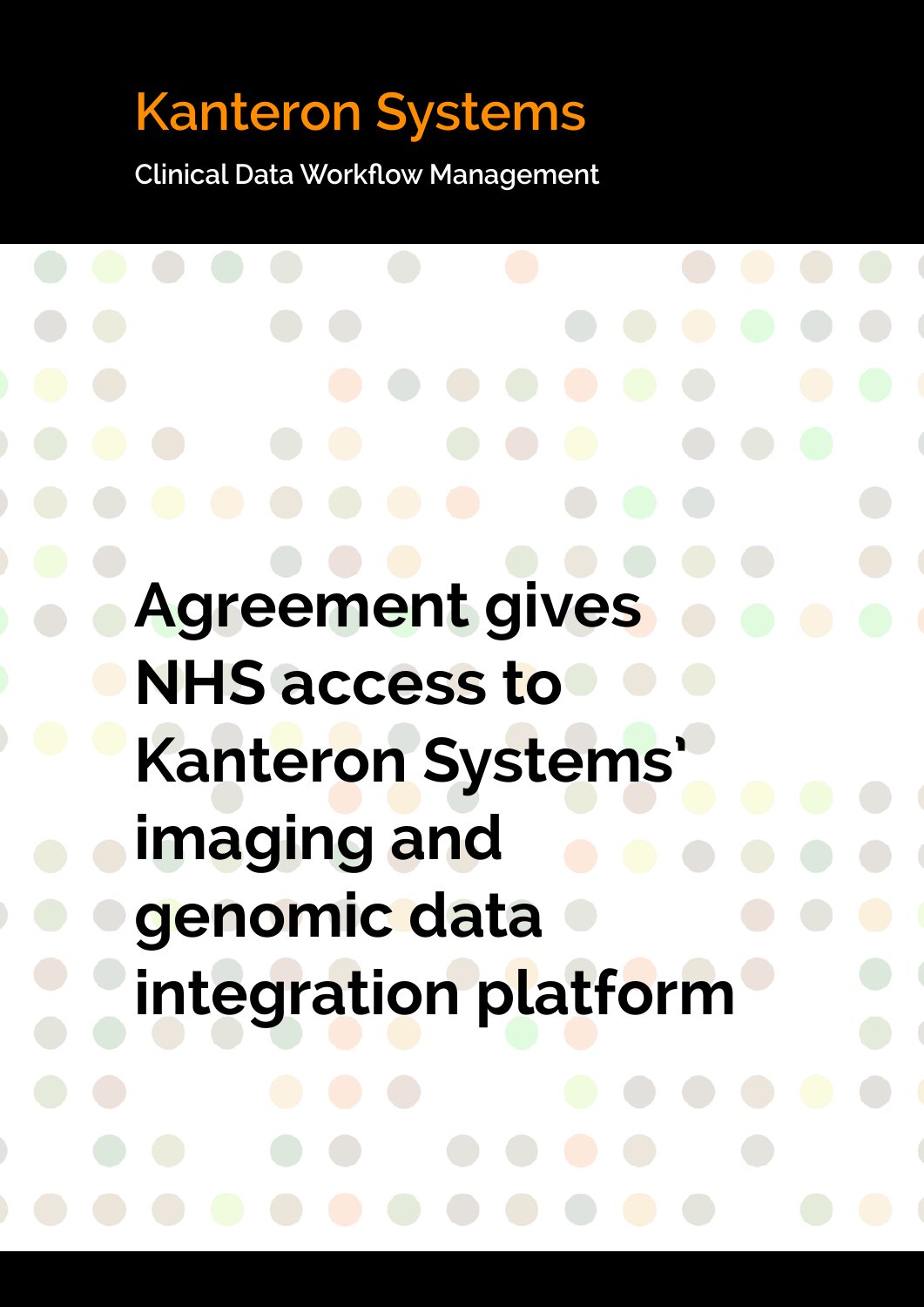According to recent studies published by the World Health Organisation, Cancer Research UK and other health institutions, precise diagnosis and personalised treatments is no longer a promise, but a reality.

Using advanced and full genome sequencing, for both biomarker-based diagnosis and for prevention screening, enables health organisations to discover new pathways, new uses for existing drugs, cures for rare diseases and much more.

And now the UK health system is set to reap some of the benefits.

NHS organisations and trusts will be able to access healthcare information systems leader Kanteron Systems' medical imaging and genomic data integration platform: the Translational Medical Information Server or TMIS.

This can be used for adverse medication event prevention, pre-operative genomic screening, and establishing telemedicine networks among other things – and is expected to provide millions of pounds in financial savings yearly.

Kanteron Systems, in collaboration with the NHS England's Open Source and Code4Health Programmes, has agreed to allow the entire NHS unrestricted access to the platform under the custodianship of an NHS clinically led OpenPACS Code4Health community.

## **What is the Translational Medical Information Server (TMIS)?**

The Translational Medical Information Server (TMIS) enables researchers and clinicians to reach precise diagnostics with unparalleled ease and speed.

By integrating genomics, pharmacogenomics, digital pathology, radiology, biosensors, and analytics into a single unified workflow, the platform is able to produce a complete visualisation with deep integration.

For example, the platform allows oncologists to access radiologists' images and studies, pathologists' biopsies and reports, labs' genomics sequences, pharmacogenomics databases, and biosensors' readings and combines all that information to enable analytics and single-sign on, single interface, single point of access.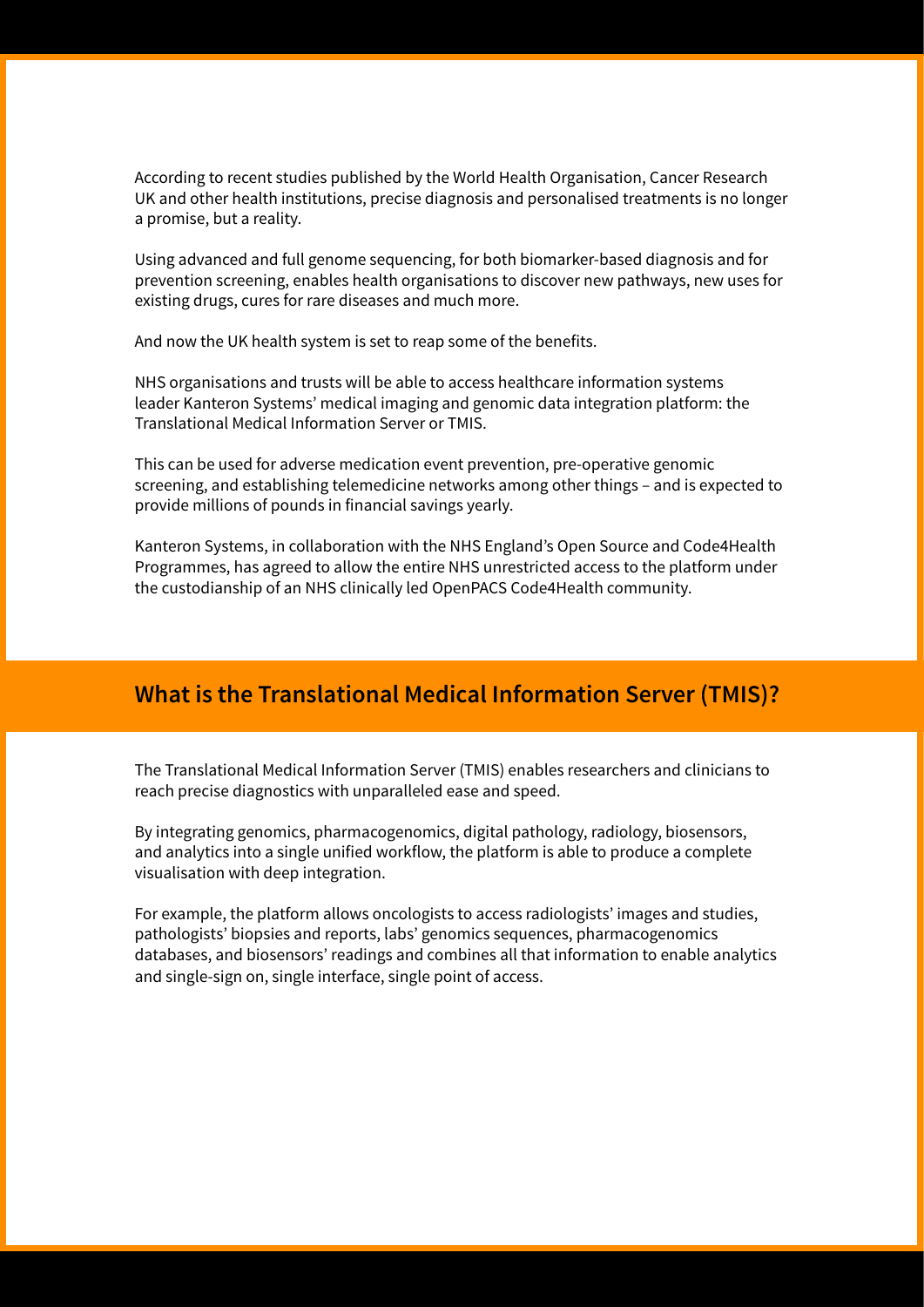# **How will it benefit the NHS? Health Benefits:**

As well as helping NHS organisations to save millions of pounds, independent research suggests that provision of the Kanteron platform could help improve patient outcomes through improvements in the diagnosis of a large number of conditions.

From obesity to hepatitis C, diabetes or schizophrenia, the benefits of personalised medicine are applicable to multiple diseases and conditions in virtually all areas of healthcare.

Here are just a few!

#### **CARDIOMYOPATHY**

With well over 100,000 people affected by Cardiomyopathy in the UK, analysis of incidental findings means savings of more than  $E 1$  billion, and an increase in life expectancy (QALY) of 20 years.

#### **BOWEL CANCER**

With more than 30,000 people affected by Bowel Cancer in the UK, a new case every 10 seconds, and a chance of 1 in 20, analysis of incidental findings would save over £800 million, and increased life expectancy (QALY) by 25 years.

#### **HIV/AIDS**

With well over 100,000 people affected by HIV / AIDS in the UK, the possibility of predetermining the sensitivity to Abacavir treatment would mean savings of over £100 million.

#### **WARFARIN**

With an estimated 1% of the UK population taking Warfarin in the UK, the possibility of pre-determining the sensitivity to treatment would save over £1 billion.

#### **LUNG CANCER (NSC)**

With over 44,000 advanced NSC lung cancer patients in the UK, the possibility of pre-determining the sensitivity to treatment would save over £ 10 million.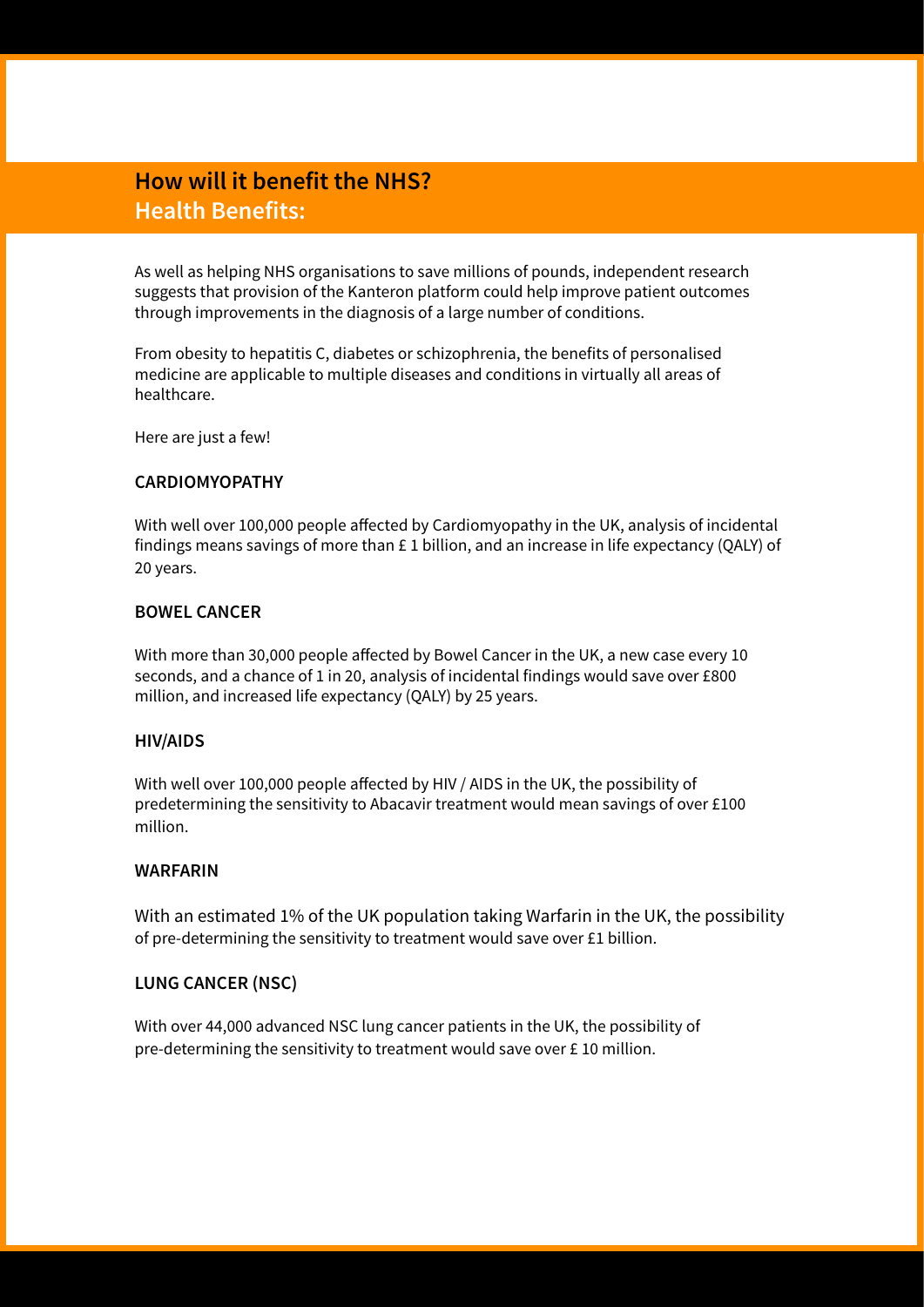## **How will it benefit the NHS? Health Benefits:**

Furthermore, the agreement will not only allow NHS trusts to access imaging and genomic data at the point of care, but will also allow the NHS and higher education institutions in the UK to leverage Kanteron's platform to develop new software components ("plug-ins"), through a single code repository, to enhance functionality.

The NHS OpenPACS community, in conjunction with Kanteron Systems, will then be responsible for repository access, quality control, CE medical device certification and ISO certified quality management for the updated versions.

Kanteron, working with selected technology partners Microsoft, Hitachi and IBM, will then offer additional services, such as consulting, implementation, integration, data migration and tech support, to ensure the adoption of new clinical workflows.

## **The TMIS and The Cloud**

High data growth is one of the biggest challenges for IT departments in healthcare. Indeed, in medical imaging alone techniques such as X-ray radiography, magnetic resonance imaging (MRI) and computed tomography (CT) result in extensive use of storage for the data generated from these imaging systems.

The demand for cloud solutions is clear. Today's health organisations are looking for more agility, easier management, and access to more capacity to enable them to handle increased demands without increasing costs.

Health organisations can benefit from Microsoft's industry-leading approach to security, privacy, and compliance while minimising cost and complexity.

However, organisations can drive efficiencies with data storage in the Cloud and impact front line services by improving the quality and accessibility of information. Cloud computing was the second fastest-growing IT budget item in 2015 behind security, according to the 2015 Computerworld CIO study. Cloud projects also topped the list of the most important IT priorities chief information officers identified for this year.

Why? One reason is you can provide secure, compliant, independently-verified cloud services that offer practical cost-effective storage alternatives to help you scale quickly while avoiding capital expenses.